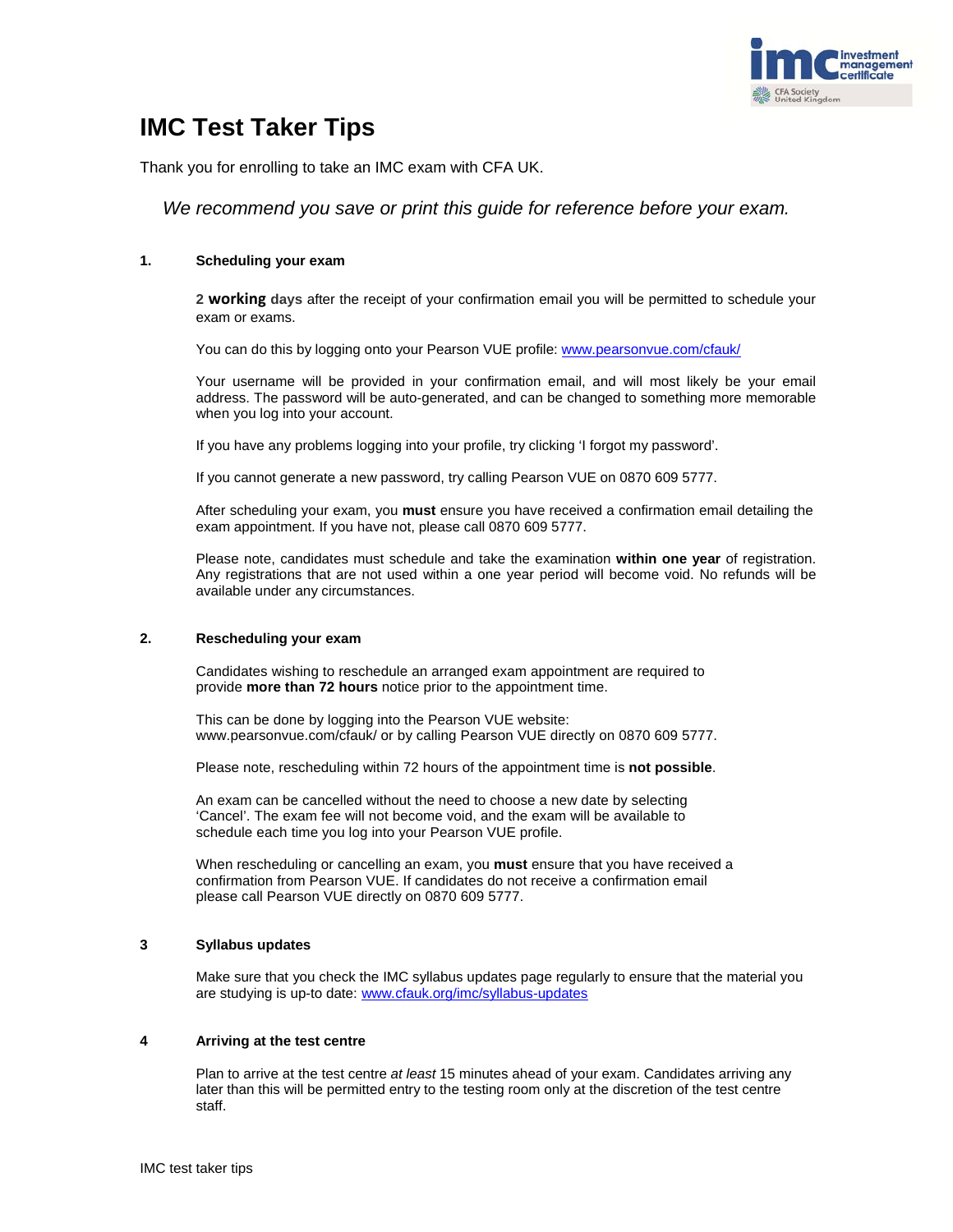

Please note that CFA UK is *unable* to reschedule candidates who are late for their testing appointment due to transport problems, and make allowances accordingly.

# **5. Confirmation email**

If possible, bring a print-out of your exam appointment email with you to the test centre. You will be permitted to test without this email, but it may make the check-in process quicker.

You will be asked to provide one form of identification, give an electronic signature, and sign the Test Rules Agreement before proceeding to the test room.

#### **6. Identification**

You must provide one form of photo identification upon arrival at the test centre.

Currently acceptable forms of ID for IMC candidates:

- o A valid, signed national passport
- o A valid, signed UK photo drivers licence or provisional drivers licence

It is important that your registration name **exactly matches** the name on your identification. If this is not the case, please email info@cfauk.org

If you cannot present the required ID, please refer to the **alternative ID arrangements policy**, which can be downloaded here: www.cfauk.org/imc/policies

# **7. Personaleb longings**

You will be asked to leave your personal belongings (including your identification) in a secure locker at the test centre reception area. You will be allowed to take an extra item of clothing into the test room for warmth.

# **8. Calculator and scratch pad**

Candidates will not be permitted to use a handheld calculator during their examination. The onscreen calculator will be available for all questions during the exam.

**9.** The IMC [calculator](https://www.cfauk.org/study/imc/exam-policies) policy provides further information on the onscreen calculator

**10.**

# **11. The test room**

The invigilator will show you to your seat in the test room in silence.

# **12. Testing conditions**

If you have any concerns about the conditions in the test room (noise, temperature, lighting) please inform the test centre staff by raising your hand. An invigilator will ask you to quietly explain your concerns, and they may be able to offer a solution.

If your concern is serious, by informing an invigilator an incident will be raised for investigation by CFA UK. Please do not wait until after your exam to contact CFA UK.